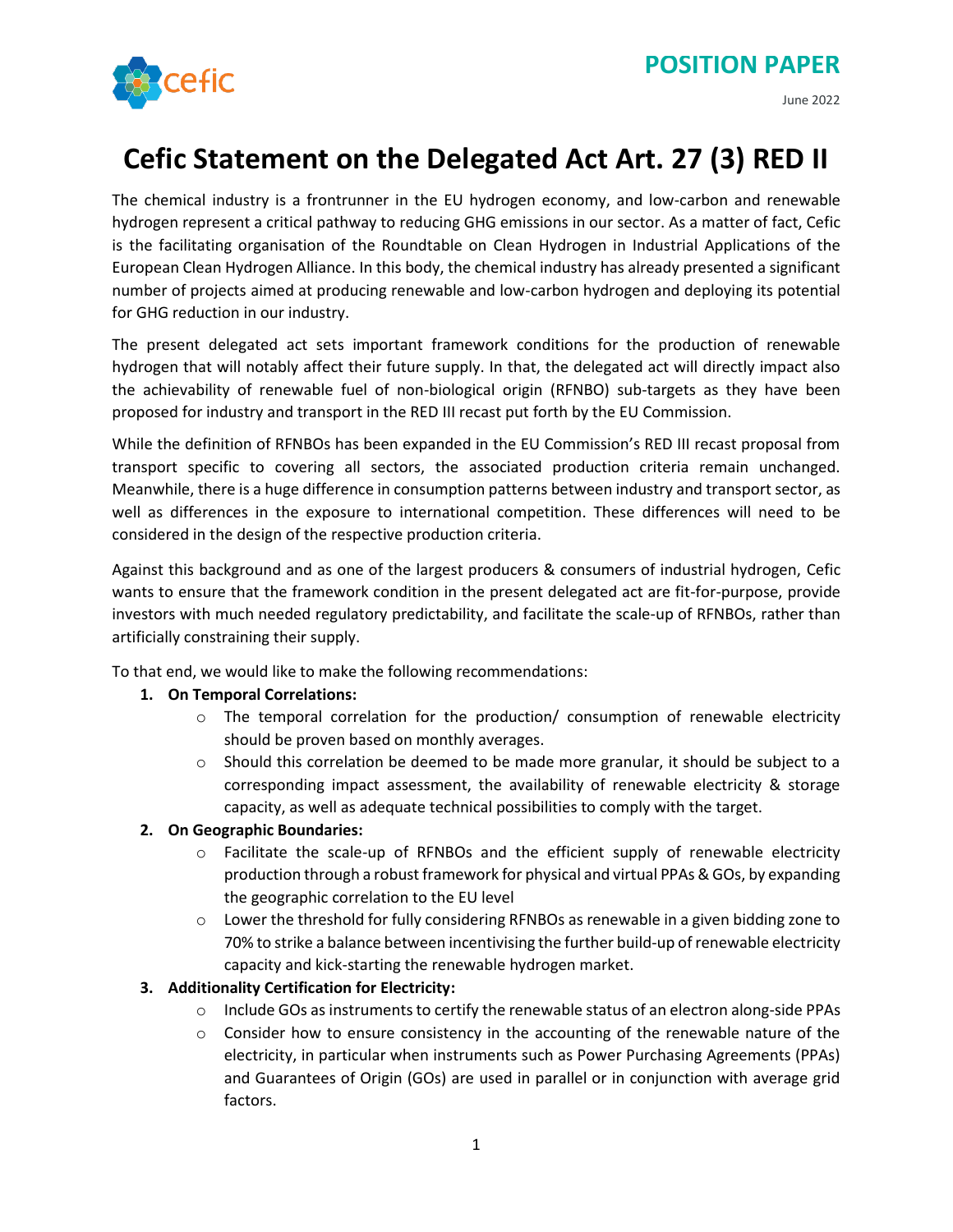

#### **The regulatory regime needs to match the EU's renewable hydrogen ambitions**

- We understand the idea that renewable fuels of non-biological origin (RFNBO) should lead to the deployment of additional renewable energy. However, the additionality criteria as currently defined present a considerable challenge to their scale-up and hydrogen projects in industry.
- The present production criteria will also critically determine the achievability of the ambitious targets proposed in the REPowerEU communication, or the renewable hydrogen targets proposed under the RED III. Here, we regret that the proposed delegated acts have not been accompanied by an impact assessments to ascertain possible knock-on effects.
- Given the short time horizon to meet the RFNBO target in industry (art. 22a), investments are expected in electrolysers installed at industrial sites for on-site hydrogen production. Industrial processes require access to a stable and constant flow of renewable hydrogen, provided around the clock, with an investment horizon of 15-20 years<sup>1</sup>.
- In contrast, the production of renewable electricity is subject to high variations, does not necessarily take place in proximity to industrial sites.
- We support establishing a transitionary period for applying the additionality criteria of the present delegated act to scale up the nascent hydrogen market. Due to the inherent uncertainty associated with forecasts for a not-yet-existing market, we suggest to phase out that transitionary period only after a cost-benefit analysis. That analysis should consider also the availability of necessary supply infrastructure & renewable electricity to achieve the aforementioned renewable hydrogen ambition and technical feasibility of greater granularity in the application of the additionality criteria.
- We welcome the consideration of imports to achieve the renewable hydrogen targets, provided a sufficiently robust certification system is put in place. Here, we invite the European Commission to consider how to establish reliable monitoring, reporting & verification systems for additionality criteria in third countries, which may operate in vastly different electricity markets.
- Moreover, investments in renewable hydrogen require a stable regulatory environment. In this respect, many provisions require the ex-post evaluation of renewable electricity production volumes and electricity market dynamics. This provides little investment certainty to industrial hydrogen consumers, as such requirements are not in their control and are subject to sudden variations overtime.

**We appreciate that the eventual regulatory regime needs to be sufficiently robust to avoid the double counting of renewable electricity or emitted carbon. However, artificially applying prohibitive criteria for geographical and temporal correlation of electricity & fuel production would discourage investments for the use of RFNBOs in industry and risks making impossible the achievement of the ambitious targets proposed in the REPowerEU communication, or the renewable hydrogen targets** 

<sup>&</sup>lt;sup>1</sup> At present, the ['European Hydrogen Backbone'](https://ehb.eu/newsitems?utm_source=POLITICO.EU&utm_campaign=495b7a5357-EMAIL_CAMPAIGN_2022_06_08_04_59&utm_medium=email&utm_term=0_10959edeb5-495b7a5357-190724804#ceos-of-31-european-gas-infrastructure-companies-present-a-pledge-to-establish-hydrogen-supply-corridors-by-2030-to-the-european-commission-at-the-european-hydrogen-backbone-day-event) aims to establish hydrogen supply corridors only by 2030 - 3 years after the transitionary period is set to end in the initial Commission proposal.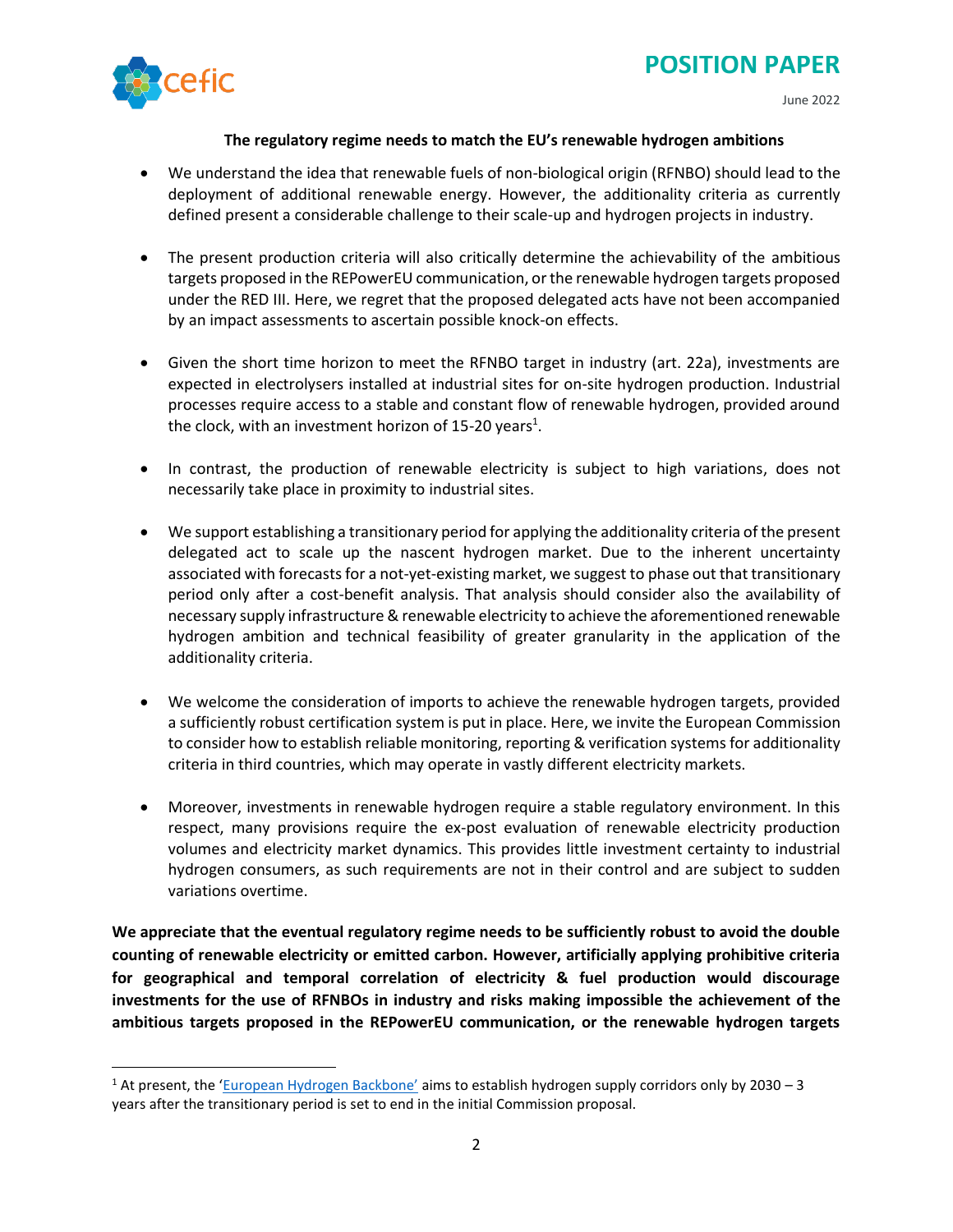

**proposed under the RED III. Achieving these ambitions instead necessitates the scale-up of the nascent renewable hydrogen market through an enabling regulatory framework that avoids imposing undue administrative burdens.** 

To that end, we would like to put forward the following specific recommendations:

- **1. Temporal Correlation (Art. 4, § 2, point c)**
- The granularity of the temporal correlation should be reflective of the available supply of renewable electricity, storage capacity, and the technical feasibility of demonstrating granular temporal correlations via digitised certification instruments (see also chapter 3).
- We welcome the proposal that before 2027, temporal correlation should be based on monthly averages to aid in the scale-up of this nascent market<sup>2</sup>. However, the abrupt change in the regulatory framework starting in 2027, moving from monthly to hourly correlation, is particularly detrimental for investment certainty.
- More generally, the reason for a proposing a change in the temporal correlation as of 2027 is unclear. The change seems to be driven by assumptions on future market and infrastructure developments that are far from certain.
- Should this correlation be revised, it should only happen once a cost-benefit analysis demonstrates clear benefits. Moreover, it should be based on evidence regarding sufficient renewable electricity & storage availability and that digitisation allowsfor more granular temporal boundaries. Any changes to the proposed monthly correlation should be anticipated by a corresponding impact assessment. Setting a fixed date for more stringent correlation in a not-yetexisting market would be premature and could stifle necessary investments.

#### **Cefic recommendation:**

- **The temporal correlation for the production/ consumption of renewable electricity should be proven based on monthly averages.**
- **Should this correlation be deemed to be made more granular, it should be subject to a corresponding impact assessment, the availability of renewable electricity & storage capacity, as well as adequate technical possibilities to comply with the target.**

#### **2. Geographic Boundaries (Art. 4, § 2, point d)**

- The potential for renewable electricity generation is unevenly distributed across the EU. Enabling access to renewable electricity across countries and bidding zones is a critical prerequisite for the production of RFNBOs, particularly for industrial use, as explained above.
- Hence, a robust framework for PPAs & GOs, providing all necessary compliance information, should ensure the renewable status of the electricity consumed
- In the absence of grid-congestion at the point of application (in the respective bidding zone of the installation generating renewable electricity/ renewable hydrogen), we suggest expanding the geographic correlation from the bidding zone to the EU-level.

<sup>&</sup>lt;sup>2</sup> Monthly correlations have been found to maximise RFNBO production, whilst still retaining the element of temporal correlation. See [this study](https://www.eurochlor.org/wp-content/uploads/2022/06/The-consequences-of-time-correlations-for-PPA-on-the-RFNBO-status-of-hydrogen-produced-in-chlor-alkali.pdf) by Eurochlor (2022) for more information.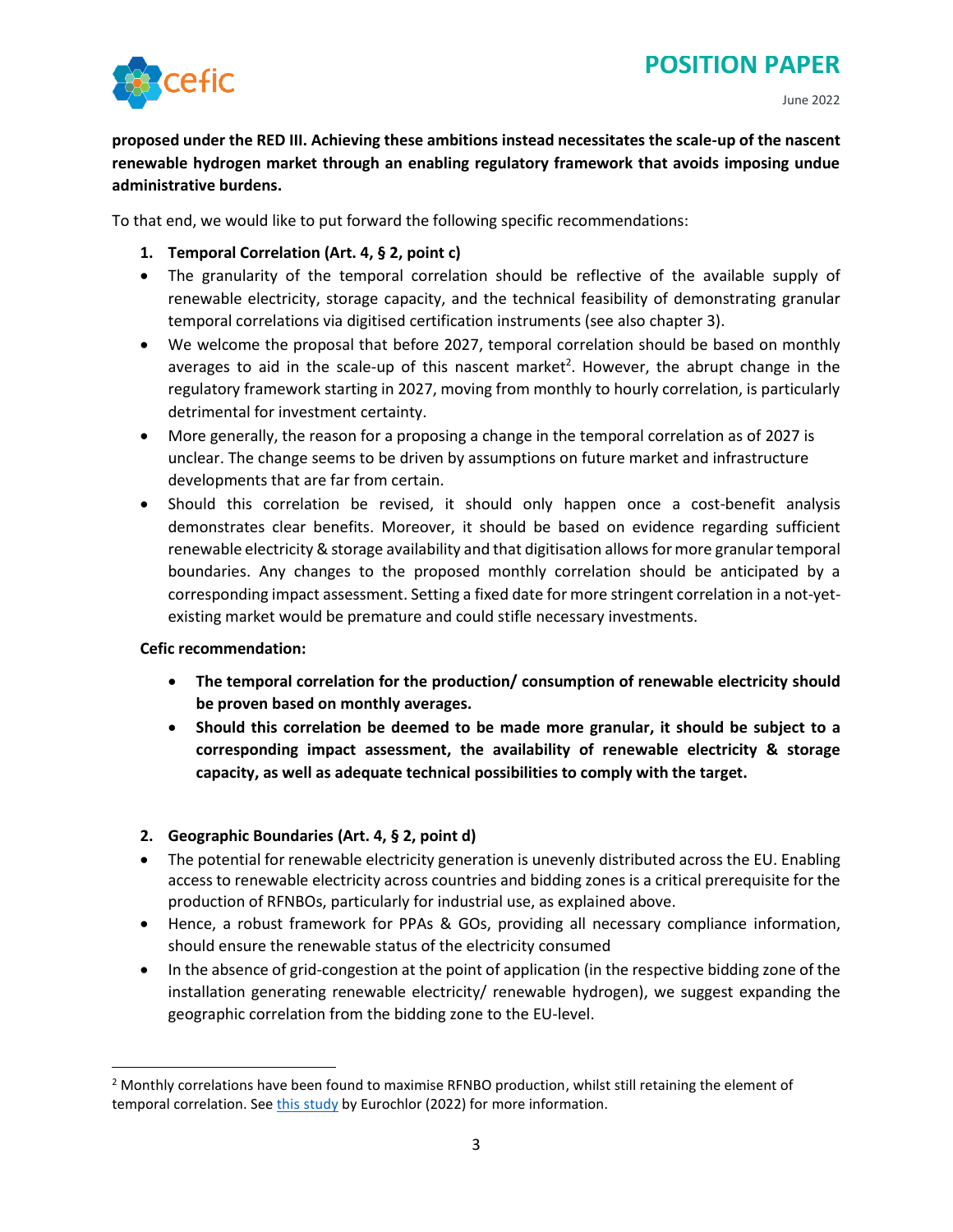

- $\circ$  This framework would incentivise investments in renewable power generation in those areas with the highest load-factors, and consequently reduce system costs for the EU (hydrogen) economy.
- $\circ$  In case of grid-congestion at the point of application, a temporarily more granular geographic correlation could be permissible. The responsibility of relieving or removing congestion issues in the foreseen operations remains with the Transmission System Operator (TSO).
- As with the proposed temporal correlation, any changes to the initial geographic correlation at EU level should be anticipated by a corresponding impact assessment.
- Limiting the threshold for fully considering RFNBOs in given a bidding zone as renewable to a 90% renewable share in the electricity mix means only a handful of Member States will be able to apply this provision over the next years<sup>3</sup>.
	- $\circ$  Based on the present penetration of renewables, 70% would be a more workable threshold that would sufficiently incentivise further renewable electricity deployment, whilst also providing a boost to the nascent renewable hydrogen market in Member States with existing high renewable shares.

# **Cefic recommendation:**

- **Facilitate the scale-up of RFNBOs and the efficient supply of renewable electricity production through a robust framework for PPAs & GOs, by expanding the geographic correlation to the EU level, in the absence of grid-congestion at the point of application.**
- **Lower the threshold for fully considering RFNBOs as renewable in a given bidding zone to 70% to strike a balance between incentivising the further build-up of renewable electricity capacity and kick-starting the renewable hydrogen market.**
- **3. Certification for Electricity (Art. 4, § 2; Art. 7; Art. 8)**
- We recognise the importance to avoid the double counting of renewable electricity or emitted carbon through appropriate certification mechanisms.
- In the interest of balancing long- and short-term match-making and hedging to de-risk investments, particularly for smaller consumers, we suggest to consider how Guarantees of Origin (GOs) can provide the necessary information on the renewable status of a given electron, alongside Power-Purchasing Agreements (PPAs).
- We invite the European Commission to consider how to ensure consistency in the accounting of the renewable nature of the electricity, in particular when instruments such as Power Purchasing Agreements (PPAs) and Guarantees of Origin (GOs) are used in parallel or in conjunction with average grid factors.
- We appreciate the need to avoid double compensations or market distortions through state aid interventions. Still, public support can be an important accelerant for the nascent hydrogen market and facilitate the associated steep increase in renewable electricity deployment.
	- $\circ$  Here, we welcome the transitionary period foreseen for installations receiving aid for being considered 'additional.'

<sup>&</sup>lt;sup>3</sup> [CREA/EMBER \(2022\): Renewables ambition is rising across the EU](https://ember-climate.org/insights/research/eu-slashes-fossil-fuels/)